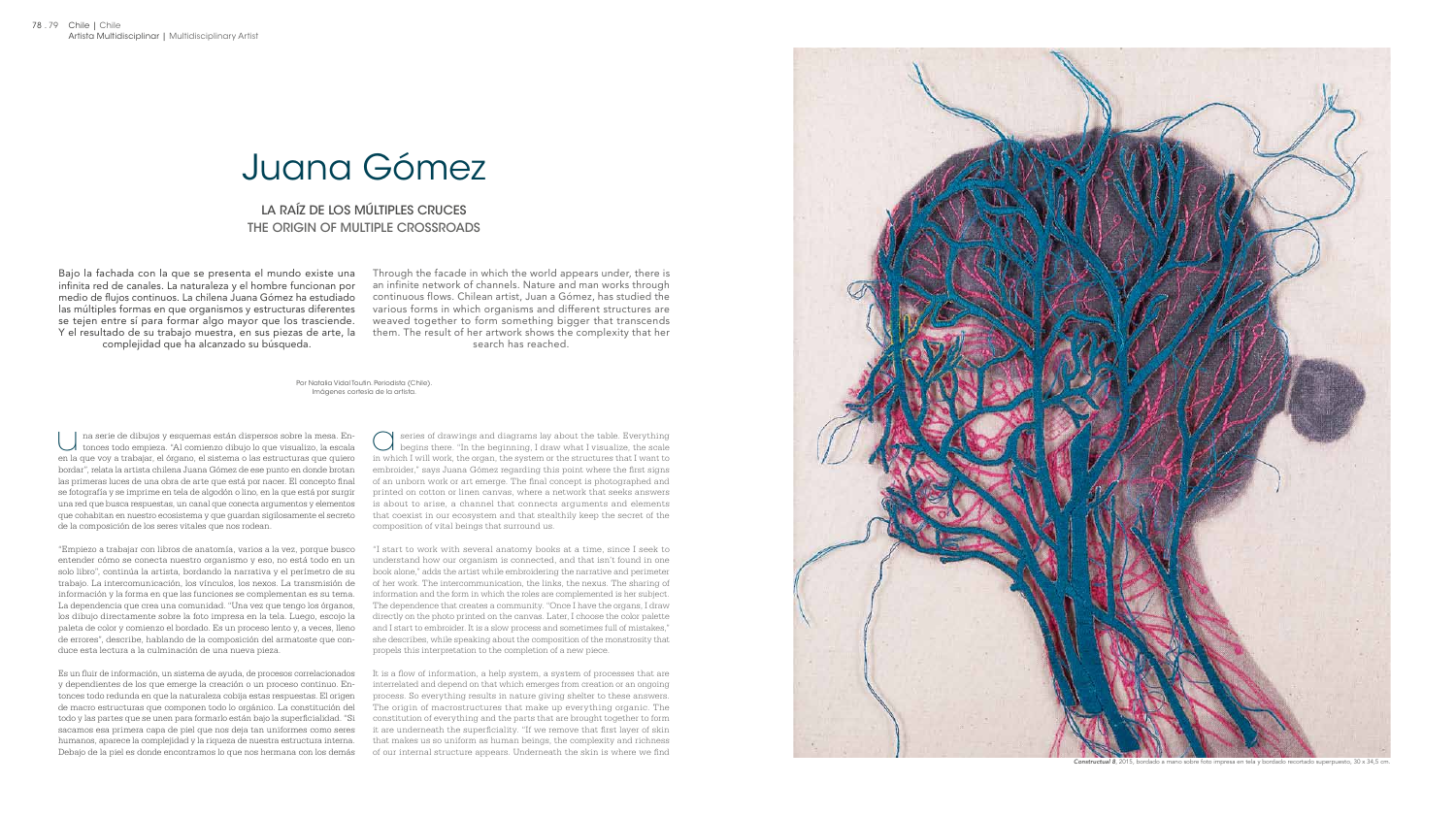



*Constructual 4*, 2015, bordado a mano sobre fotografía impresa en tela, díptico, 160 x 55 cm.